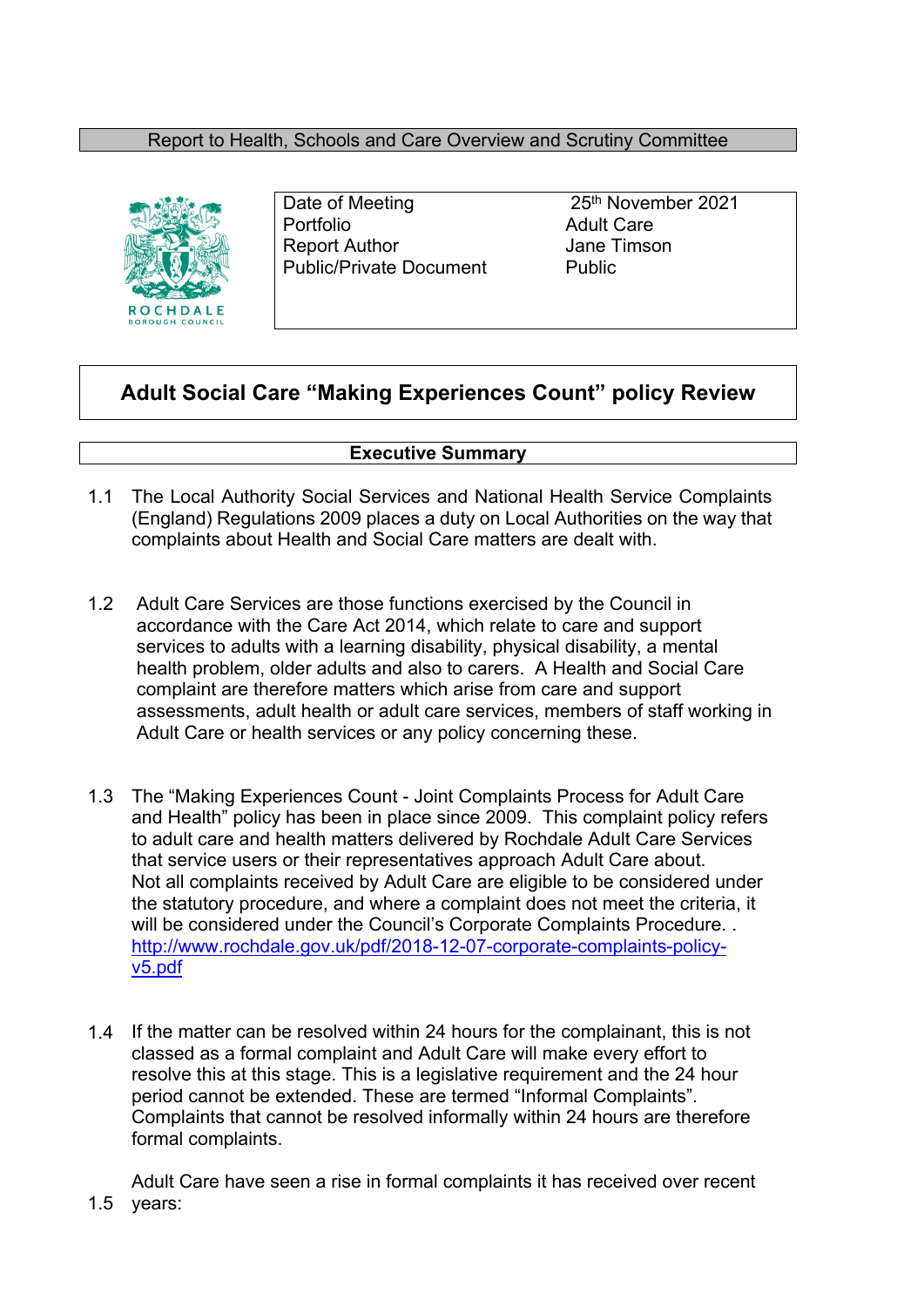**Table 1**

| <b>Complaints Opened- Quarterly</b> |    |    |    |    |              |  |
|-------------------------------------|----|----|----|----|--------------|--|
| <b>Period</b>                       | Q1 | Q2 | Q3 | Q4 | <b>TOTAL</b> |  |
| 2018/19                             |    |    | 12 | 15 | 45           |  |
| 2019/20                             | ィク | 13 |    | 13 | 55           |  |
| 2020/21                             | 17 | 13 | 12 | 19 | 61           |  |
| 2021/22                             | 13 | 1つ | -  |    |              |  |

- 1.6 The process for dealing with Adult Social Care complaints is a one stage process. If the complainant remains dissatisfied with the outcome of their complaint they may refer their concerns for consideration by the Local Government & Social Care Ombudsman (LGSCO). Rochdale Adult Care have also seen increases in the number of complaints investigated by the LGSCO. The total number of cases that the LGSCO received about Rochdale Adult Care in 2020/21 was 15 (compared with 11 in Bolton. 10 in Oldham, 5 each in Blackburn, Bury and Tameside). For the first 6 months of this financial year, LGSCO have received 5 new cases, have closed 10, leaving 10 LGSCO ongoing enquiries.
- 1.7 Consideration has been given to the reason for the increase in formal complaints. The increase in the number of complaints escalated to the LGSCO is an indication that members of the public are unhappy with the complaint response that they have received from Adult Care. This may be for a myriad of reasons, but it is apparent that clearer communication with complainants will assist to manage understanding of complaint processes and expectations.
- 1.8 It is proposed therefore to refresh the "Making Experiences Count" process to make it an outward public facing policy to help members of the public be clearer of how Adult Care will respond to their complaint. If agreed, the policy will be placed on the council website in a way that makes it clearer to members of the public how to complain.

An inward facing procedure will be written for Adult Care staff to help make the process when dealing with a complaint explicitly clear. The procedure will contain templates to help provide consistency when responding with a

1.9 complaint. The procedure launch will be accompanied by training sessions for staff.

### **Recommendation**

2.1 That cabinet gives approval to the updated " Making Experiences Count- Joint Complaints Process for Adult Care and Health" policy in order to improve the customer experience should they need to make a complaint.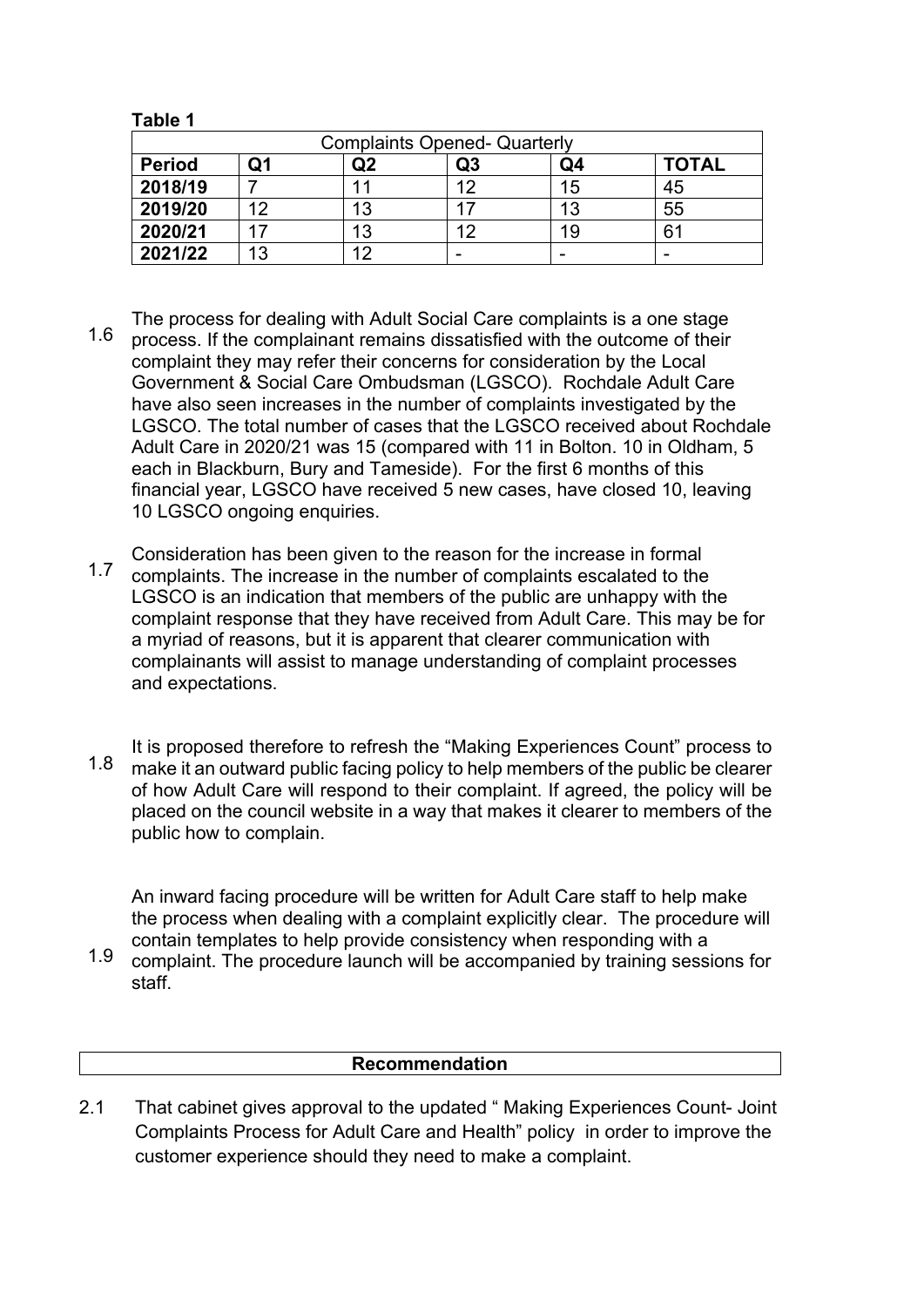2.2 That Cabinet agree for clearer signposting to the Adult Care complaint policy on the corporate website

#### **Reason for Recommendation**

.

- 3.1 Currently, the "Making Experiences Count" process acts as both as a policy for members of public as well as the procedure for how Adult Care should handle a complaint.
- 3.2 However, a review of "Making Experiences Count", following a formal complaint about the process itself, has exposed a real clack of clarity and understandable confusion for members of the public as it provides a detailed explanation on the Corporate Complaints policy, leading complainants understandably expecting their complaint will be dealt with in a similar timescaled, staged fashion.
- 3.3 It gives no real guidance to Adult Care practitioners handling complaints on practice expectations when dealing with a complaint. It has also become clear, following recent complaint escalations within Adult Care that numerous complaints are being dealt with "informally", when they should have immediately been escalated as "formal", which is creating additional frustration for members of the public.

## **Key Points for Consideration**

- 4.1 The way that Health and Social Care complaints are dealt with is set in legislation. The process cannot be altered. However, it is hoped by making the written process clearer that this will help make the process clearer to both members of the public and to the Adult Care staff who are enacting the process.
- 4.2 It is recognised that the practice within Adult Care has inadvertently not always been compliant with the expectations in the legislation, particular in relation to the understanding that "informal" complaints need to have a resolution to the satisfaction of the complainant within 24 hours.
- 4.3 The impact on clarifying the process for Adult Care practitioners will mean a better customer experience for those that need to raise a complaint. However, the impact of clarifying the difference between "informal" and "formal "complaints" for practitioners will have the likely consequence of appearing to increase the number of complaints the service receives as more complaints currently dealt with as " informal" will be classed as "formal" and will be more visible on the corporate complaints tracker.

4.4 scrutiny of all complaints being dealt with by the service.This should not be considered a negative impact, but in fact gives greater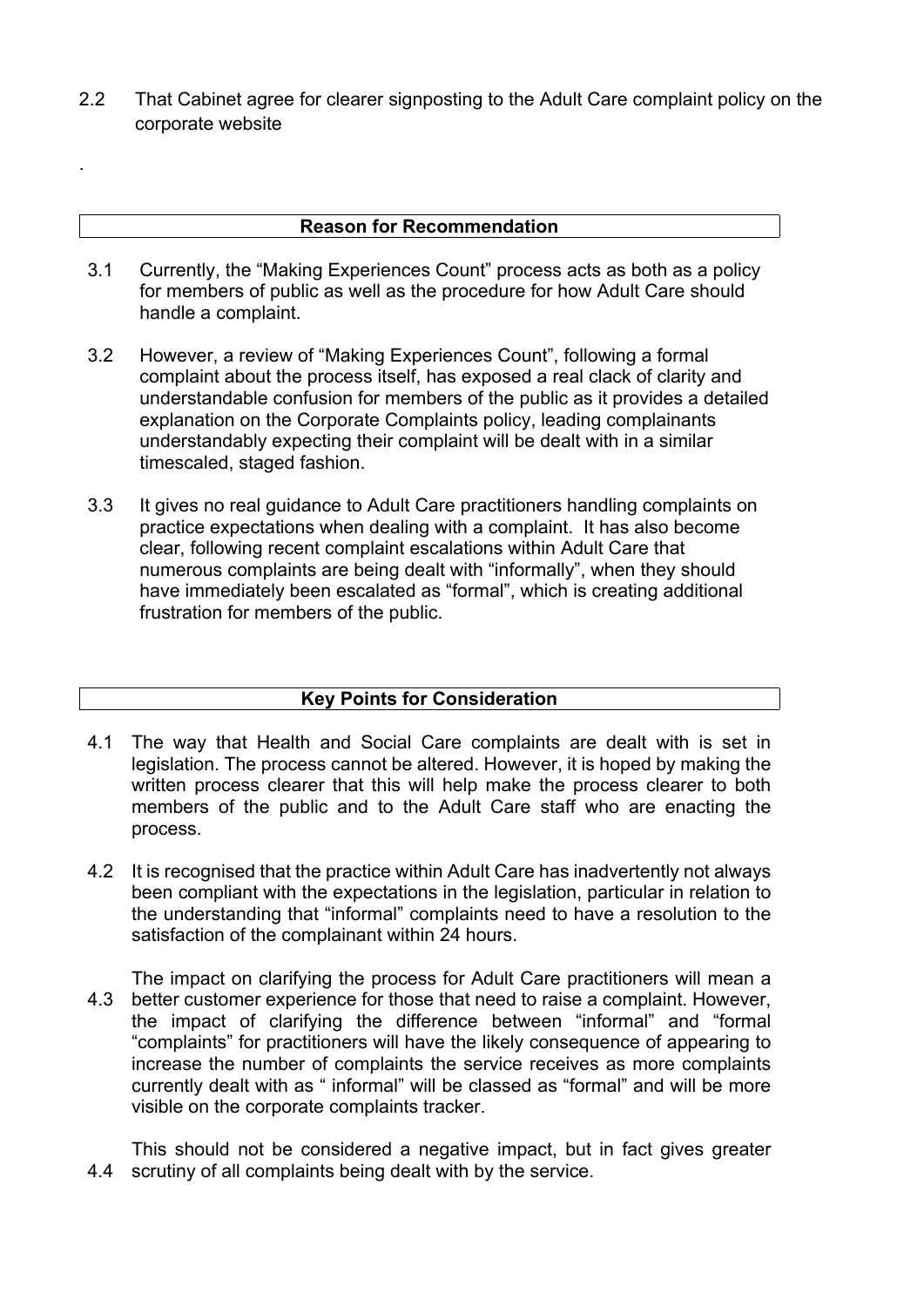4.5 Adult Care senior management team have agreed that there needs to be stronger internal assurance of complaints which will now receive monthly scrutiny by the senior management team so more timely escalations are better managed. The assurance will include better visibility of management of individual complaints, including oversight of acknowledgement, action plan setting, timescales for investigation and a rationale for any extension to timescales. Complaints will be added to the Director of Social Services dashboard and be reported to Adult Care Strategic Partnership Board for oversight.

4.6 This will provide better oversight of all complaint outcomes and ensure that any learning is recognised and acted upon to make improvements to service provision.

4.7 members of the public escalate to the LGSCO. Ultimately, such oversight should reduce the numbers of complaints that

## **Alternatives Considered**

5.3

4.8 The alternative is to continue with the current version of "Making Experiences Count" on the corporate website. It is already known from customer feedback that the written guidance is unclear to members of the public. Not making changes could lead to a continued increase in complaints being progressed to the LGSCO, leading to reputational damage for the council and potential financial impact on the council. Both these factors will impact on residents. Not making changes could also lead to potential legal challenges.

### **Costs and Budget Summary**

5.1 The total cost of agreed local settlements for LGSCO complaint decisions during 2020-21 was £1,000 against 4 upheld cases. However, it needs to be recognised that the LGSCO halted their investigations at the start of the COVID-19 pandemic and Adult Care are still awaiting LGSCO decisions on complaints that were escalated to the LGSCO in 2020-21.

5.2 Whilst there is no direct financial impact on making the complaints process clearer to members of the public, it is hoped that clearer internal procedures on dealing with complaints will prevent some cases from being escalated to the LGSCO with resulting financial settlements.

However, it does need to be recognised that there will be an impact on officer time to improve the process, in terms of training time for staff and improved monitoring of complaints across the service.